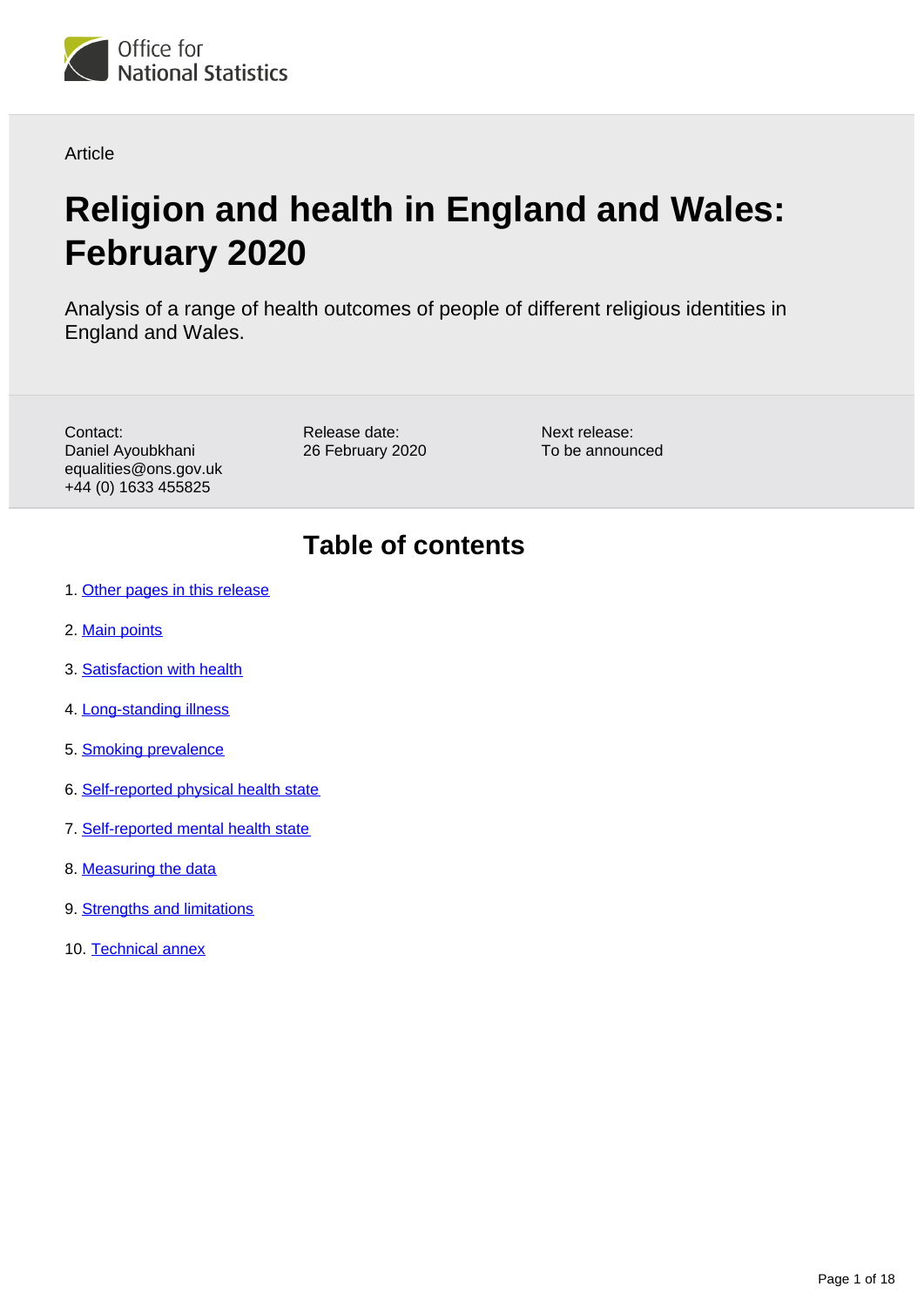# <span id="page-1-0"></span>**1 . Other pages in this release**

- [Exploring religion in England and Wales](https://www.ons.gov.uk/peoplepopulationandcommunity/culturalidentity/religion/articles/exploringreligioninenglandandwales/february2020)
- [Religion, education and work in England and Wales](https://www.ons.gov.uk/peoplepopulationandcommunity/culturalidentity/religion/articles/religioneducationandworkinenglandandwales/february2020)
- [Religion and crime in England and Wales](https://www.ons.gov.uk/peoplepopulationandcommunity/culturalidentity/religion/articles/religionandcrimeinenglandandwales/february2020)
- [Religion and participation in England and Wales](https://www.ons.gov.uk/peoplepopulationandcommunity/culturalidentity/religion/articles/religionandparticipationinenglandandwales/february2020)

### **Aim of this work**

The Office for National Statistics (ONS) has worked with representatives from across government to identify the data that currently exist to understand the circumstances of people of different religious identities. Our aim is to assess the quality of the existing evidence base and develop plans to build on its strengths and address its limitations.

## **Definition of religion**

Estimates presented in this release capture the concept of religious affiliation. The Government Statistical Service (GSS) [harmonised principle on religion](https://gss.civilservice.gov.uk/policy-store/religion/) recommends that, where a single question is used in data collection, the concept that should be measured is religious affiliation. This captures how respondents connect or identify with a religion, regardless of whether they actively practise it (see The 2021 Census: Assessment of initial user [requirements on content for England and Wales: Religion topic report \(PDF, 780KB\)](https://www.ons.gov.uk/file?uri=/census/censustransformationprogramme/consultations/the2021censusinitialviewoncontentforenglandandwales/topicreport08religion.pdf) for more information about concepts in relation to religion.)

## **Definition of health**

T[he Equality and Human Rights Commission Measurement Framework \(PDF, 15.66MB\)](https://www.equalityhumanrights.com/sites/default/files/measurement-framework-interactive.pdf) identifies six domains or areas of life that are important to people and enable them to flourish.

The health domain is about having "the capability to be healthy, physically and mentally, being free in matters of sexual relationships and reproduction, having autonomy over care and treatment, and being cared for in the final stages of your life".

## **Scope of this article**

This part of the release uses data from Understanding Society, the [UK Household Longitudinal Study \(UKHLS\)](https://www.understandingsociety.ac.uk/) to present analysis on a range of self-reported health outcomes of people of different religious identities in England and Wales.

Throughout this release, comparisons are only made between estimates for different religious groups where the differences are [statistically significant](https://www.ons.gov.uk/methodology/methodologytopicsandstatisticalconcepts/uncertaintyandhowwemeasureit#statistical-significance) (see Uncertainty and quality in [Section 9](https://www.ons.gov.uk/peoplepopulationandcommunity/culturalidentity/religion/articles/religionandhealthinenglandandwales/february2020#strengths-and-limitations) for details of how statistical significance is assessed). Caution should therefore be exercised when making other comparisons between religious groups as observed differences may not be statistically significant.

Various factors are likely to affect an individual's perceived health status, the most obvious being age, with people generally more likely to report poorer health as they get older. A religious group that has an older age profile is more likely to have a higher percentage of people who report poor health compared with one with a younger age profile, so health outcomes are commonly adjusted for the effects of differing age profiles.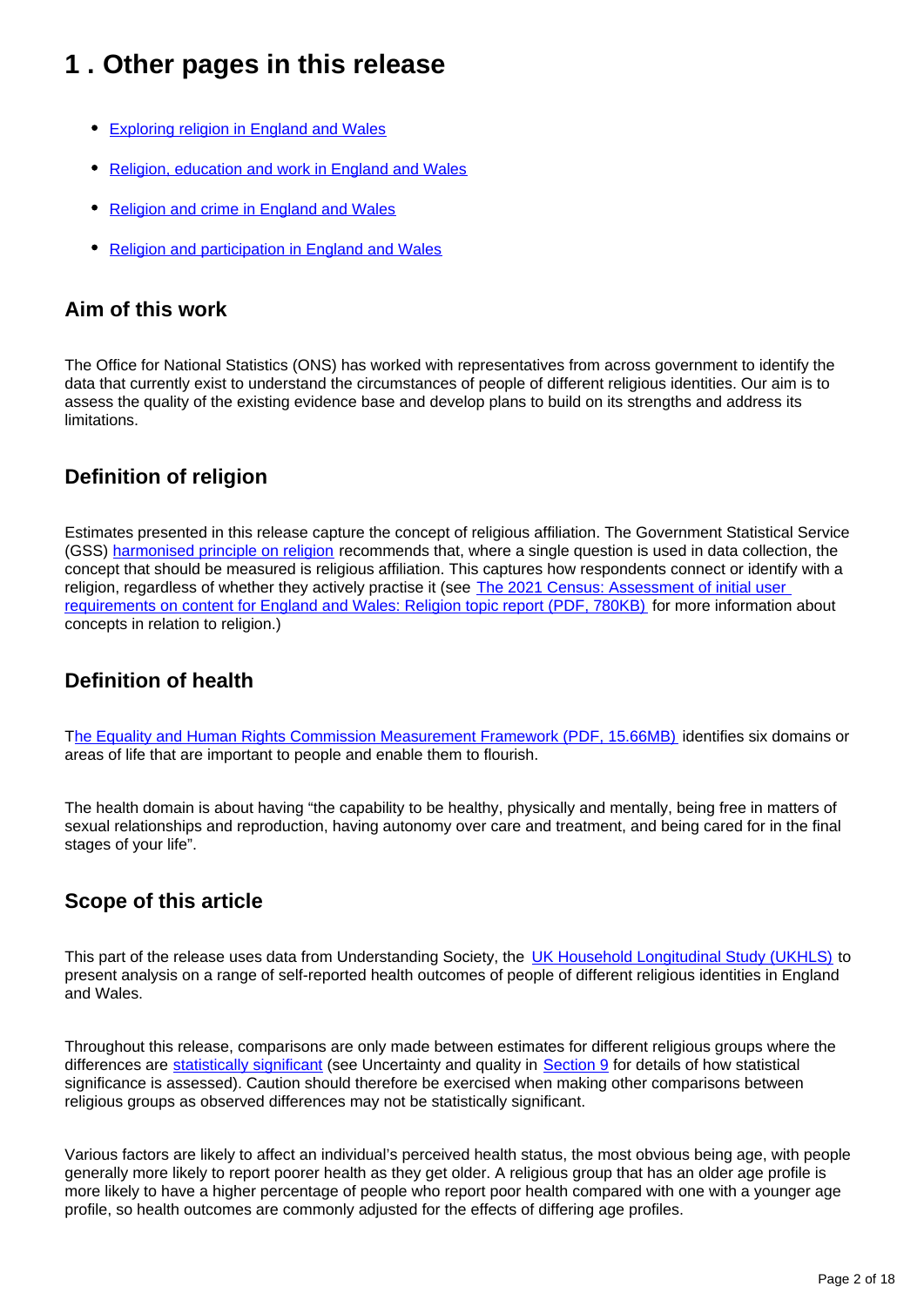A number of other factors are also likely to affect an individual's health outcomes, including their sex, their ethnic group and the area where they live. In this part of the publication we present results for a variety of health outcomes that have been adjusted for the effects of age (five-year age bands), sex, broad ethnic group (White British, White non-British, and Non-white) and region (formerly known as Government Office Regions in England together with Wales as a whole). See [Section 10,](https://www.ons.gov.uk/peoplepopulationandcommunity/culturalidentity/religion/articles/religionandhealthinenglandandwales/february2020#technical-annex) the Technical annex for further details of the methods used.

The adjustment for basic demographic profiles facilitates a more "like-for-like" comparison between the health outcomes of the various religious groups in the UK. We have not attempted to explain the determinants of health status, which would require adjustment for a much broader range of factors such as education, socioeconomic classification, occupation, income, housing tenure, marital status, diet, lifestyle choices, and other behavioural characteristics. Each of these factors may be influenced by religious affiliation (but might also be quite separate), and the relationships between the various factors and their effects on health are difficult to separate out.

As such, when interpreting the results of the analysis it should be remembered that the adjusted estimates may be indicative (or otherwise) of a statistical association between health outcomes and religious affiliation, but do not necessarily imply a causal relationship between the two.

# <span id="page-2-0"></span>**2 . Main points**

After adjusting for age, sex, broad ethnic group and region, in England and Wales in 2016 to 2018:

- those who identified with no religion were significantly less likely to be satisfied with their health than those who identified as Christian, Hindu or Jewish
- prevalence of long-standing impairment, illness or disability was significantly lower among those who identified as Sikh compared with several other religious groups
- smoking prevalence was significantly higher among those who identified with no religion than several other religious groups
- those who identified as Jewish, Christian or with no religion reported a greater mean level of physical functioning than those who identified as Muslim according to the 12-item Short-Form Health Survey (SF-12)
- those who identified as Sikh, Hindu or Christian reported a significantly greater mean level of mental functioning than those with no religion according to the SF-12
- those who identified as Sikh were significantly less likely than several other religious groups to be in probable mental ill-health according to the 12-item General Health Questionnaire (GHQ-12)

## **Statistician's comments**

"This is part of a programme of work we are doing to explore inequalities in our society. The reasons for inequalities are complex, as today's findings show, with a range of factors to be taken into account. These findings are not intended to provide definitive answers but to add to the growing evidence base on equalities."

Paola Serafino, Centre for Equalities and Inclusion, Office for National Statistics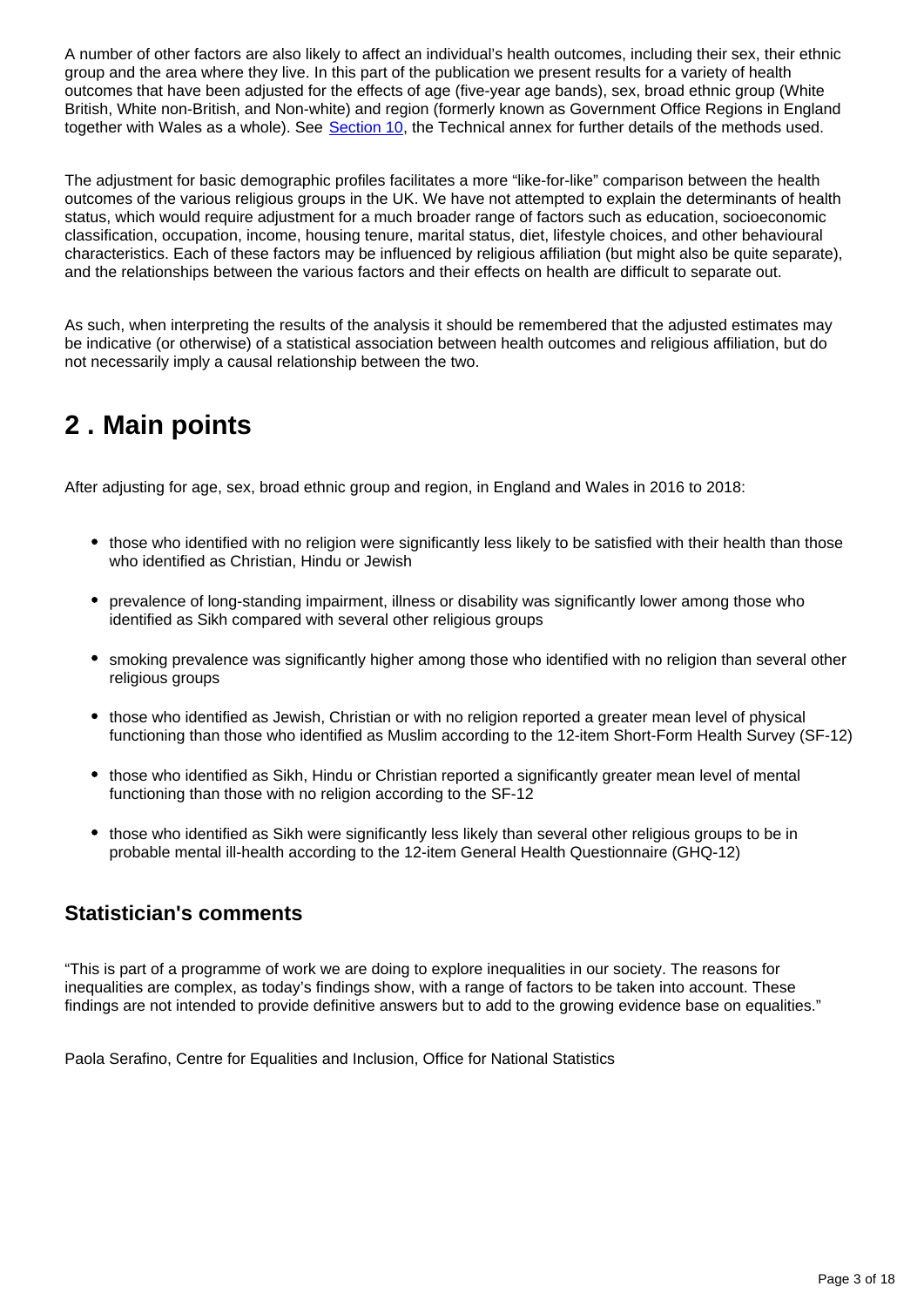# <span id="page-3-0"></span>**3 . Satisfaction with health**

Following adjustment for age, sex, broad ethnic group and region, in England and Wales in 2016 to 2018, a significantly lower percentage of those with no religion (64%) were estimated to be satisfied with their overall health compared with those identifying as Christian (68%), Hindu (72%) or Jewish (77%) (Figure 1). Meanwhile, a significantly lower percentage of those who identified as "any other religion" (52%) were estimated to be satisfied with their health compared with all other religious groups, including the group who did not identify with any religion.

Those in the "any other religion" category often stand out in the other findings presented throughout the remainder of the article, but may include people with a range of different religious identities, which makes the data difficult to interpret meaningfully. Throughout the article, we highlight if this group is statistically significantly different to the others, but our focus is primarily on those identifying with one of the specified religions or none, as this provides greater insight.

### **Figure 1: After adjustment, those who identified as Christian, Hindu and Jewish were significantly more likely to be satisfied with their health**

**Percentage of adults (aged 16 years and over) who were estimated to be satisfied with their health, by religious affiliation after adjusting for age, sex, broad ethnic group and region. England and Wales, 2016 to 2018**

## Figure 1: After adjustment, those who identified as Christian, Hindu and Jewish were significantly more likely to be satisfied with their health

Percentage of adults (aged 16 years and over) who were estimated to be satisfied with their health, by religious affiliation after adjusting for age, sex, broad ethnic group and region. England and Wales, 2016 to 2018



### **Source: UK Household Longitudinal Study**

- 1. "Any other religion'" encompasses those religions that are not otherwise listed separately.
- 2. Because of the wide confidence intervals around some of these estimates, caution should be exercised when making comparisons between religious groupings.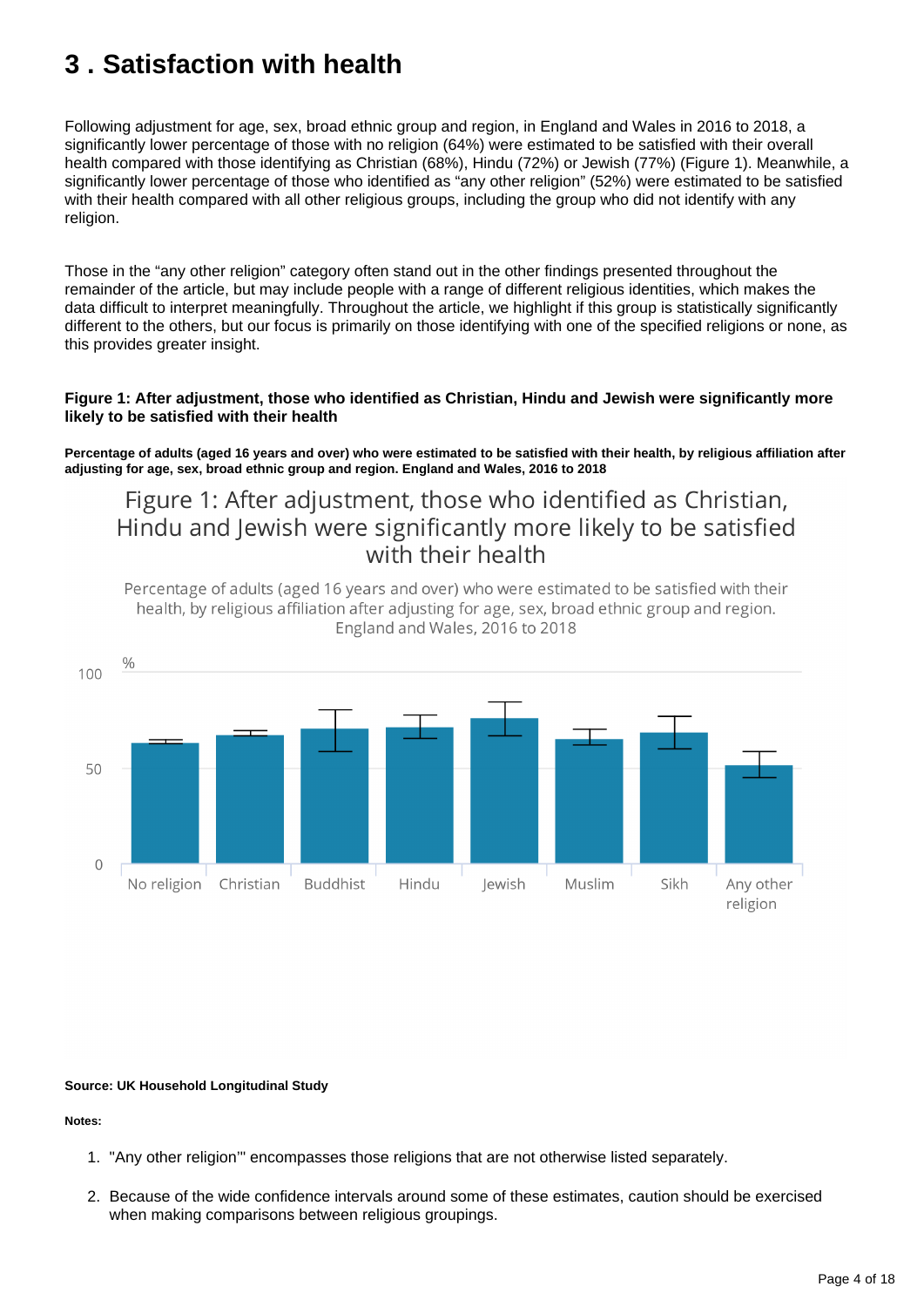# <span id="page-4-0"></span>**4 . Long-standing illness**

The [UK Household Longitudinal Study \(UKHLS\)](https://www.understandingsociety.ac.uk/) includes a question on whether respondents have a longstanding (lasting or expected to last at least 12 months) physical or mental impairment, illness or disability.

After adjusting for age, sex, broad ethnic group and region, in England and Wales in 2016 to 2018, those who identified as "any other religion" were significantly more likely to have a long-standing physical or mental impairment, illness or disability (53%) than those who identified as Christian (36%), Muslim (35%), Hindu (27%) or Sikh (22%), or as having no religion (35%) (Figure 2). Prevalence of long-standing impairment, illness or disability was also significantly lower among those identifying as Sikh compared with those who identified as Christian, Muslim, or as having no religion.

### **Figure 2: After adjustment, the prevalence of long-standing impairment, illness or disability was significantly lower among those who identify as Sikh**

**Percentage of adults (aged 16 years and over) who are estimated to have a long-standing (at least 12 months) physical or mental impairment, illness or disability adjusted for age, sex, broad ethnic group and region, England and Wales, 2016 to 2018**

## Figure 2: After adjustment, the prevalence of long-standing impairment, illness or disability was significantly lower among those who identify as Sikh

Percentage of adults (aged 16 years and over) who are estimated to have a long-standing (at least 12 months) physical or mental impairment, illness or disability adjusted for age, sex, broad ethnic group and region, England and Wales, 2016 to 2018



### **Source: UK Household Longitudinal Study**

- 1. "Any other religion" encompasses those religions that are not otherwise listed separately.
- 2. Because of the wide confidence intervals around some of these estimates, caution should be exercised when making comparisons between religious groupings.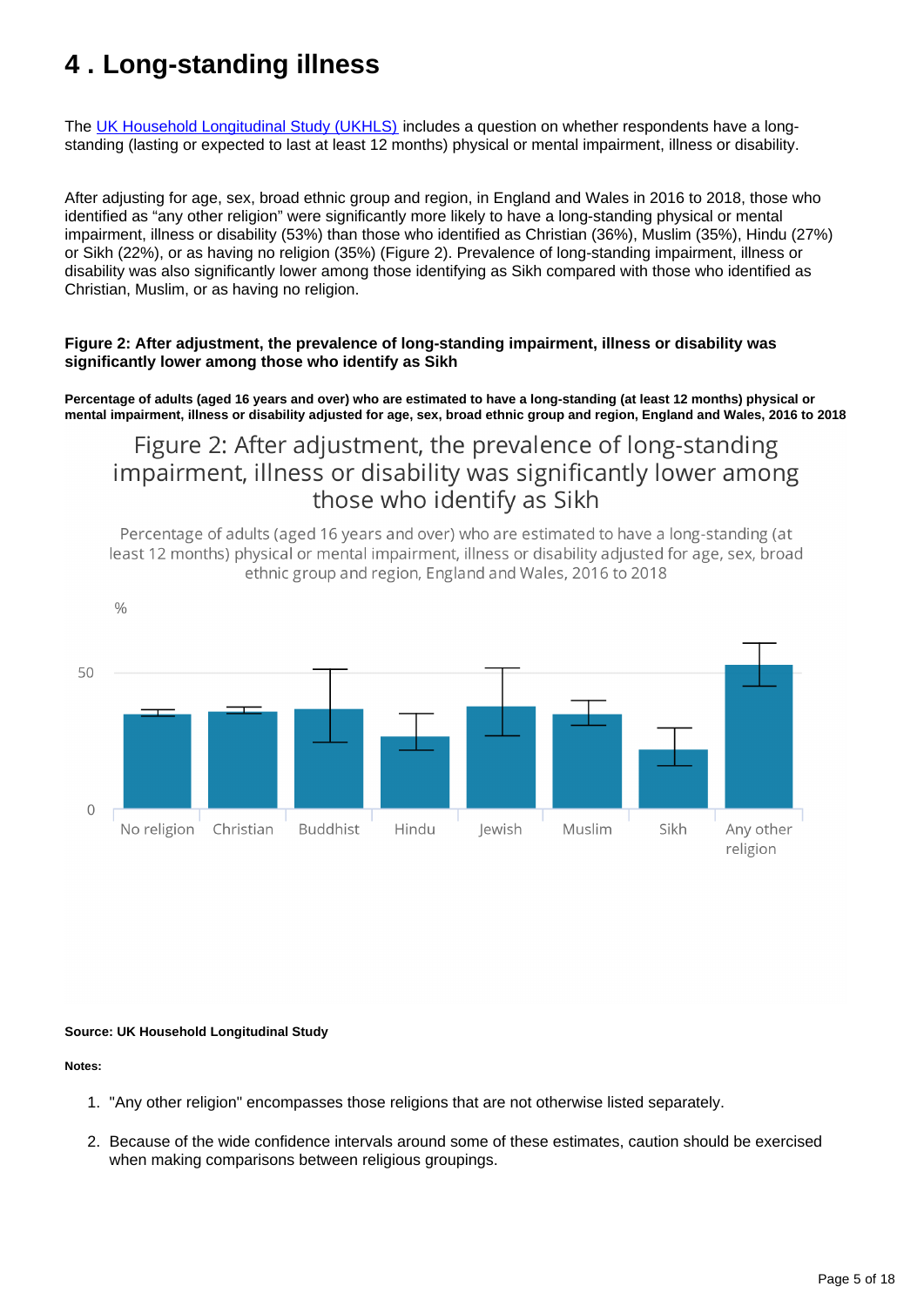# <span id="page-5-0"></span>**5 . Smoking prevalence**

After adjusting for age, sex, broad ethnic group and region, smoking prevalence in England and Wales in 2016 to 2018 was significantly higher among those identifying as having no religion (18%) than those who identified as Muslim (11%), Christian (11%), Hindu (5%), Jewish (4%), Sikh (2%), or with "any other religion" (9%) (Figure 3). As well as being less likely to smoke than those of no religion, those who identified as Sikh were also significantly less likely to smoke than those who identified as Christian, Muslim, Buddhist (17%), or with "any other religion".

### **Figure 3: After adjustment, smoking prevalence was significantly higher among those who identify as having no religion than that among most other religious groups**

**Percentage of adults (age 16 years and over) estimated to smoke by religious affiliation adjusted for age, sex, broad ethnic group and region, England and Wales, 2016 to 2018**

# Figure 3: After adjustment, smoking prevalence was significantly higher among those who identify as having no religion than that among most other religious groups

Percentage of adults (age 16 years and over) estimated to smoke by religious affiliation adjusted for age, sex, broad ethnic group and region, England and Wales, 2016 to 2018



### **Source: UK Household Longitudinal Study**

- 1. "Any other religion" encompasses those religions that are not otherwise listed separately
- 2. Because of the wide confidence intervals around some of these estimates, caution should be exercised when making comparisons between religious groupings.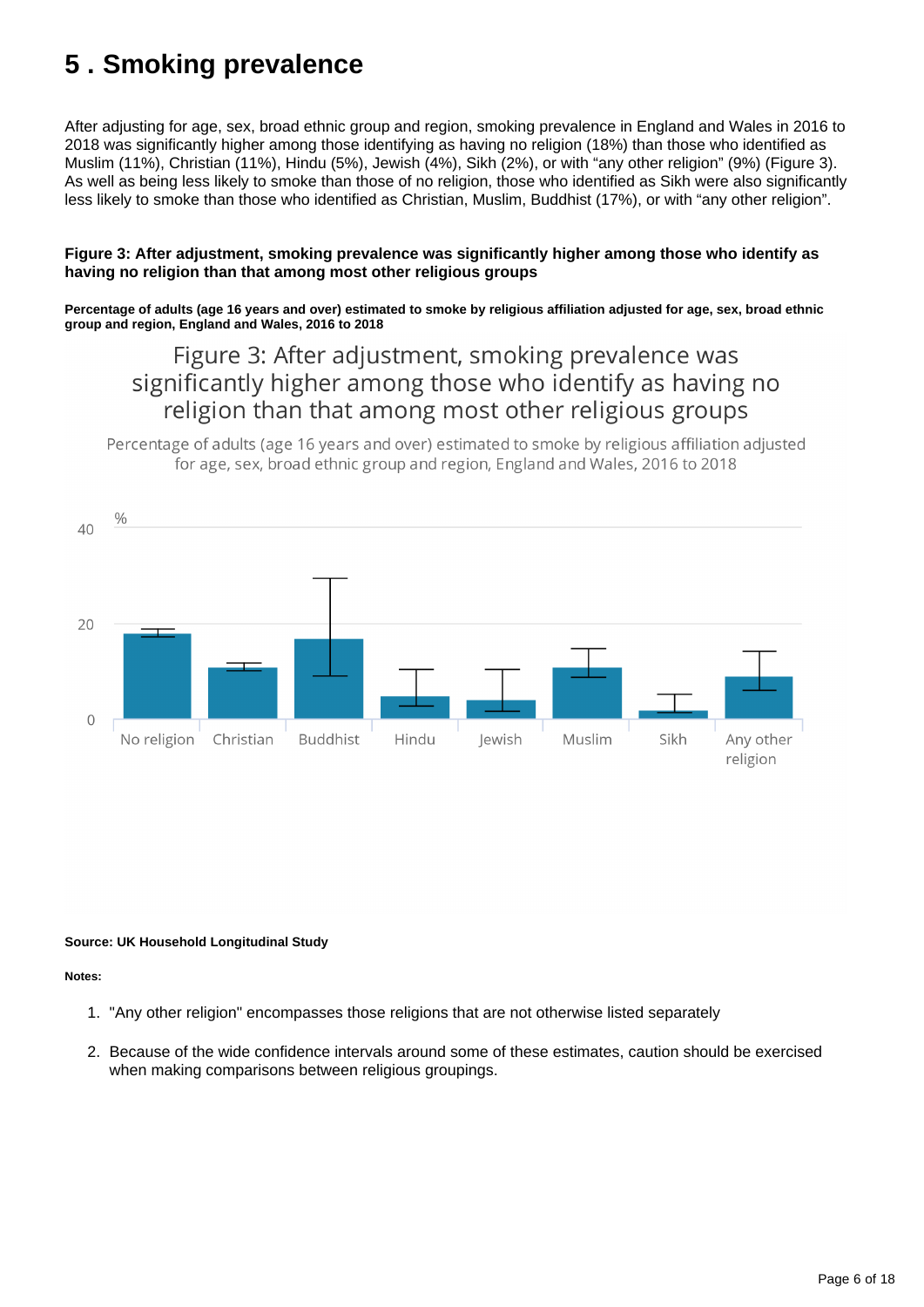# <span id="page-6-0"></span>**6 . Self-reported physical health state**

The [UK Household Longitudinal Study \(UKHLS\)](https://www.understandingsociety.ac.uk/) includes questions relating to respondents' perceived physical health from the Short-Form Health Survey (SF-12). Responses are combined in a Physical Component Summary (PCS) score ranging from 0 (lowest reported state of physical health) to 100 (highest reported state of physical health). Further details of the SF-12 PCS score can be found in [Section 10](https://www.ons.gov.uk/peoplepopulationandcommunity/culturalidentity/religion/articles/religionandhealthinenglandandwales/february2020#technical-annex), the Technical annex.

Following adjustment for age, sex, broad ethnic group and region, in England and Wales in 2016 to 2018, the mean PCS score was lowest among those identifying with "any other religion" (45.2); this was significantly lower than that for those identifying as Hindu (48.8), Sikh (49.0), Christian (49.7), Buddhist (49.9), Jewish (51.4), or with no religion (49.3) (Figure 4). Furthermore, those identifying as Muslim had a significantly lower mean PCS (47.3) than that for those identifying as Christian, Jewish, or with no religion.

### **Figure 4: After adjustment, those identifying as Muslim had a significantly lower mean Physical Component Summary (PCS) score**

**Mean Short-Form Health Survey (SF-12) PCS among adults (aged 16 years and over) adjusted for age, sex, broad ethnic group and region, England and Wales, 2016 to 2018**

## Figure 4: After adjustment, those identifying as Muslim had a significantly lower mean Physical Component Summary (PCS) score

Mean Short-Form Health Survey (SF-12) PCS among adults (aged 16 years and over) adjusted for age, sex, broad ethnic group and region, England and Wales, 2016 to 2018



### **Source: UK Household Longitudinal Study**

- 1. '"Any other religion" encompasses those religions that are not otherwise listed separately.
- 2. Because of the wide confidence intervals around some of these estimates, caution should be exercised when making comparisons between religious groupings.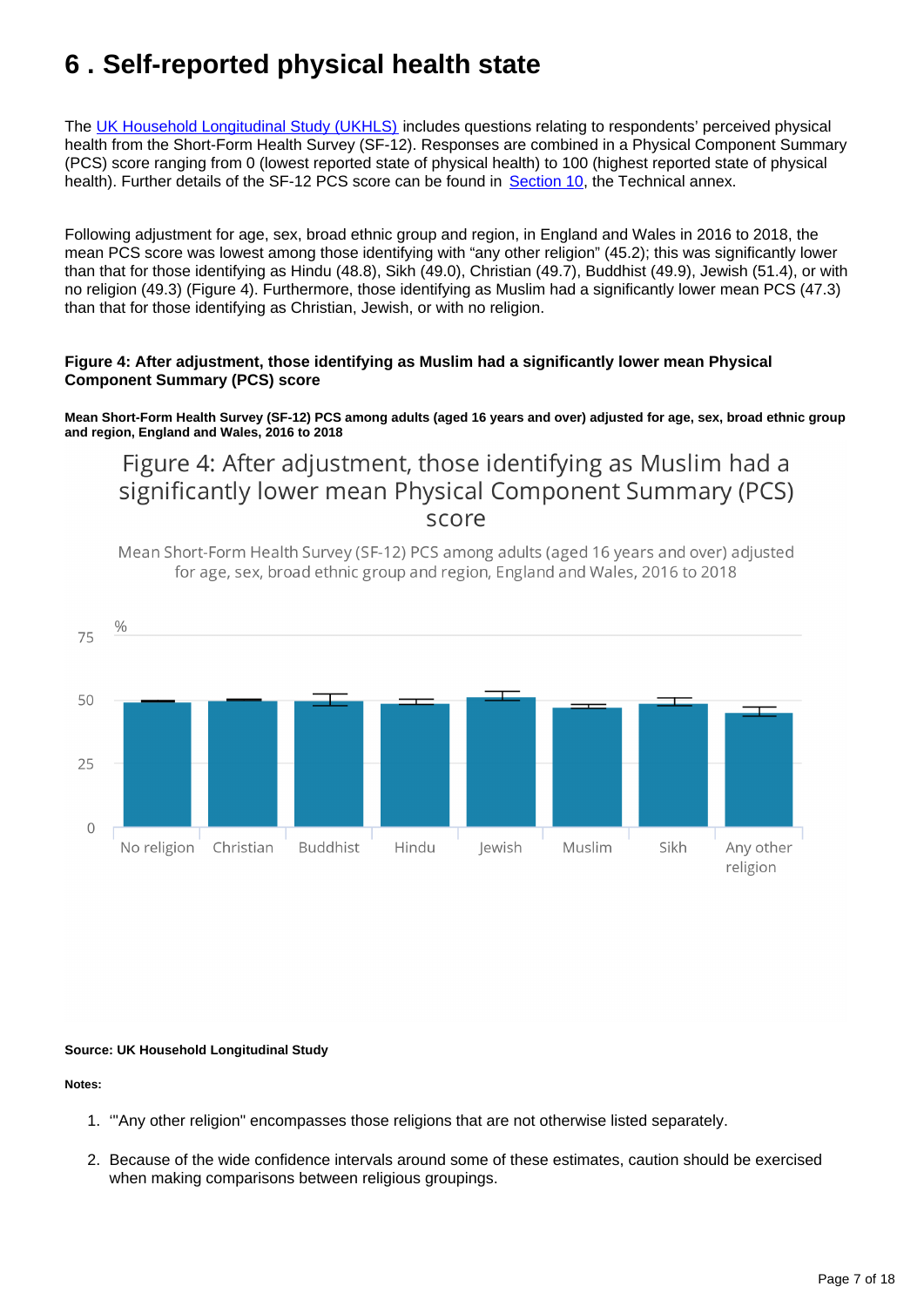# <span id="page-7-0"></span>**7 . Self-reported mental health state**

The [UK Household Longitudinal Study \(UKHLS\)](https://www.understandingsociety.ac.uk/) also includes questions relating to respondents' perceived mental health from the Short-Form Health Survey (SF-12). Like the Physical Component Summary (PCS), responses are combined in a Mental Component Summary (MCS) score ranging from 0 (lowest reported state of mental health) to 100 (highest reported state of mental health). Further details of the SF-12 MCS score can be found in [Section 10](https://www.ons.gov.uk/peoplepopulationandcommunity/culturalidentity/religion/articles/religionandhealthinenglandandwales/february2020#technical-annex), the Technical annex.

Following adjustment for age, sex, broad ethnic group and region, in England and Wales in 2016 to 2018, the mean MCS score for those who identified with "any other religion" (45.8) was significantly lower than for those identifying as Christian (49.0), Muslim (49.2), Hindu (50.3), Sikh (50.5), or with no religion (48.3) (Figure 5). Furthermore, those reporting no religion had a significantly lower mean MCS score than those identifying as Christian, Hindu or Sikh.

### **Figure 5: After adjustment, those identifying as Sikh, Hindu or Christian had a significantly greater mean Mental Component Summary (MCS) score than those identifying with no religion**

**Mean Short-Form Health Survey (SF-12) MCS among adults (aged 16 years and over) adjusted for age, sex, broad ethnic group and region, England and Wales, 2016 to 2018**

Figure 5: After adjustment, those identifying as Sikh, Hindu or Christian had a significantly greater mean Mental Component Summary (MCS) score than those identifying with no religion

Mean Short-Form Health Survey (SF-12) MCS among adults (aged 16 years and over) adjusted for age, sex, broad ethnic group and region, England and Wales, 2016 to 2018



### **Source: UK Household Longitudinal Study**

- 1. "Any other religion" encompasses those religions that are not otherwise listed separately.
- 2. Because of the wide confidence intervals around some of these estimates, caution should be exercised when making comparisons between religious groupings.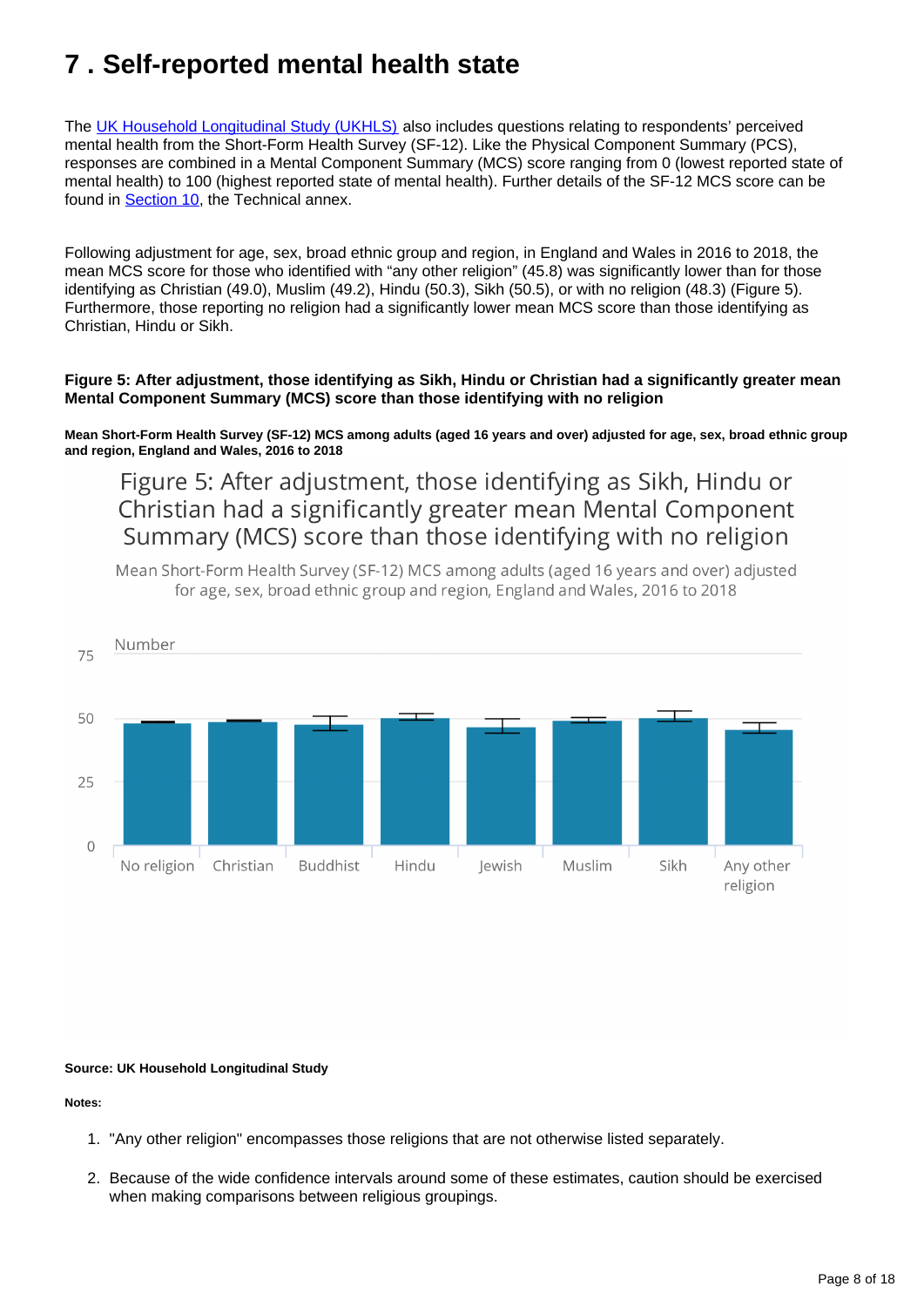In addition to the SF-12, the General Health Questionnaire (GHQ-12) can be used to identify possible cases of mental ill-health and is included in the UKHLS. Respondents answer a set of 12 questions on a four-point scale, which are then converted to a single score out of 12. Those with a score of 4 or more were defined to be in probable mental ill-health. Further details of the GHQ-12 can be found in [Section 10,](https://www.ons.gov.uk/peoplepopulationandcommunity/culturalidentity/religion/articles/religionandhealthinenglandandwales/february2020#technical-annex) the Technical annex.

In England and Wales in 2016 to 2018, after adjustment for age, sex, broad ethnic group and region, those identifying as Sikh were significantly less likely to be in probable mental ill-health (11.5%) than those who identified as Christian (18.2%), with no religion (18.9%), or with "any other religion" (32.5%) (Figure 6). In turn, those identifying as having "any other religion" were significantly more likely to be in probable mental ill-health than those who identified as Muslim (19.1%), Christian, Hindu (15.5%), Sikh, or with no religion.

### **Figure 6: After adjustment, those identifying as Sikh were significantly less likely to be in probable mental ill-health than those identifying as one of several other religious groups**

**Percentage of adults (aged 16 years and over) with a score of 4 or more on the 12-item General Health Questionnaire by religious affiliation adjusted for age, sex, broad ethnic group and region, England and Wales, 2016 to 2018**

## Figure 6: After adjustment, those identifying as Sikh were significantly less likely to be in probable mental ill-health than those identifying as one of several other religious groups

Percentage of adults (aged 16 years and over) with a score of 4 or more on the 12-item General Health Questionnaire by religious affiliation adjusted for age, sex, broad ethnic group and region, England and Wales, 2016 to 2018



**Source: UK Household Longitudinal Study**

**Notes:**

- 1. "Any other religion'" encompasses those religions that are not otherwise listed separately.
- 2. Because of the wide confidence intervals around some of these estimates, caution should be exercised when making comparisons between religious groupings.

# <span id="page-8-0"></span>**8 . Measuring the data**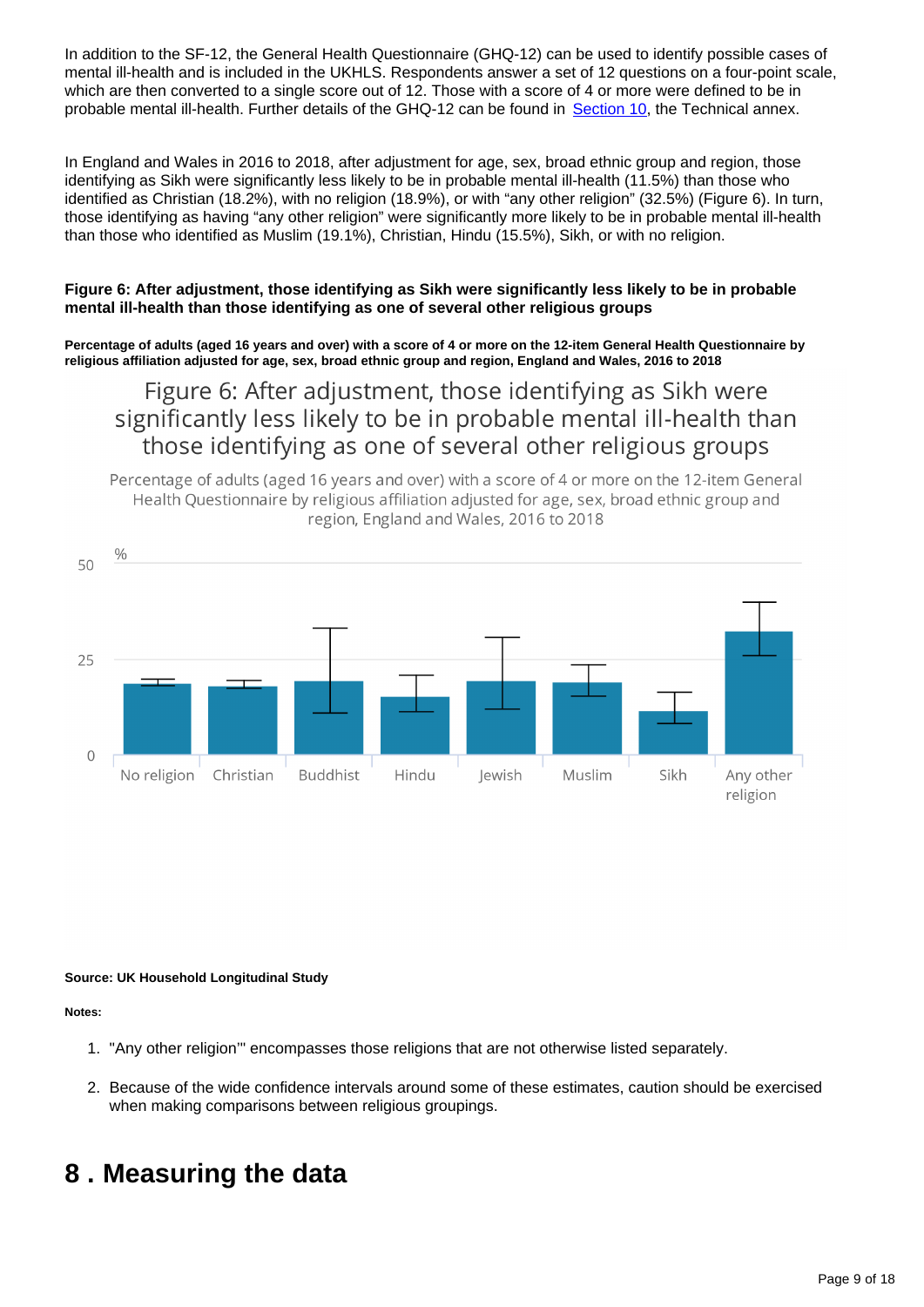## **The UK Household Longitudinal Study**

The analysis in this part of the publication is based on cross-sectional data from Wave 8 of the [UK Household](https://www.understandingsociety.ac.uk/)  [Longitudinal Study](https://www.understandingsociety.ac.uk/). This is a longitudinal household survey of approximately 40,000 households (at Wave 1). Interviews are carried out face-to-face or through a self-completion online survey. It includes a youth questionnaire for those aged 10 to 15 years to complete (not included in this analysis), alongside the main adult survey, which is completed by respondents aged 16 years and over. It also includes an ethnic minority boost sample and an immigrant and ethnic minority boost sample, which has the effect of boosting the sample size for some religious groupings.

# <span id="page-9-0"></span>**9 . Strengths and limitations**

## **Uncertainty and quality**

The statistics presented are estimates and as with all estimates, there is a level of [uncertainty](https://www.ons.gov.uk/methodology/methodologytopicsandstatisticalconcepts/uncertaintyandhowwemeasureit#what-is-uncertainty) associated with them. Where available, 95% [confidence intervals](https://www.ons.gov.uk/methodology/methodologytopicsandstatisticalconcepts/uncertaintyandhowwemeasureit#confidence-interval) have been shown. These show the range within which we would expect the true value to lie for 95 out of every 100 samples drawn at random from the population. Wide confidence intervals, often associated with small sample sizes or large sample variance, indicate a wider range of values within which we would expect the true value to lie.

In many cases, sample sizes for specific religious groups are small and confidence intervals are large and overlap with one another. This makes it difficult to make robust comparisons between groups. Only statistically [significant](https://www.ons.gov.uk/methodology/methodologytopicsandstatisticalconcepts/uncertaintyandhowwemeasureit#statistical-significance) differences, as defined in this section, are commented on in this release.

Throughout this release, comparisons are only made between estimates where they are statistically significant. A finding is said to be "statistically significant" if it is unlikely to have occurred by chance if there is actually no underlying difference between the groups; statistical significance at the 5% level means we would expect to observe a finding as extreme just 5% of the time. This method has the limitation that some estimates with overlapping confidence intervals will not be flagged as being significantly different from one another, even though they would have been had a formal null hypothesis statistical test been carried out.

Because of the uncertainty inherent in working with a sample instead of the full population, it is inevitable that sample-based estimates will occasionally be flagged as significantly different from one another, when in reality there is no difference between the corresponding values in the population; such findings are known as "falsepositives". If we were able to repeatedly draw different samples from the population then, for a single comparison made in our analysis, we would expect 5% of the statistically significant findings to be false-positives. However, if multiple comparisons are conducted, as is the case in this article (because for each health outcome we compare the estimates for every pair of religions), then the probability of making at least one false-positive inference will generally be greater than 5%.

## **Strengths**

An important strength of the analysis presented in this part of the article is the adjustments that have been made for demographic characteristics, other than religion, that are likely to affect health outcomes. In particular, adjusting for age has a large effect on the estimates presented in this analysis, revealing that some of the apparent differences between the religious groups before adjustment are associated with differences between the age profiles of the different populations. Comparisons between unadjusted and adjusted estimates are included in [Section 10,](https://www.ons.gov.uk/peoplepopulationandcommunity/culturalidentity/religion/articles/religionandhealthinenglandandwales/february2020#technical-annex) the Technical annex.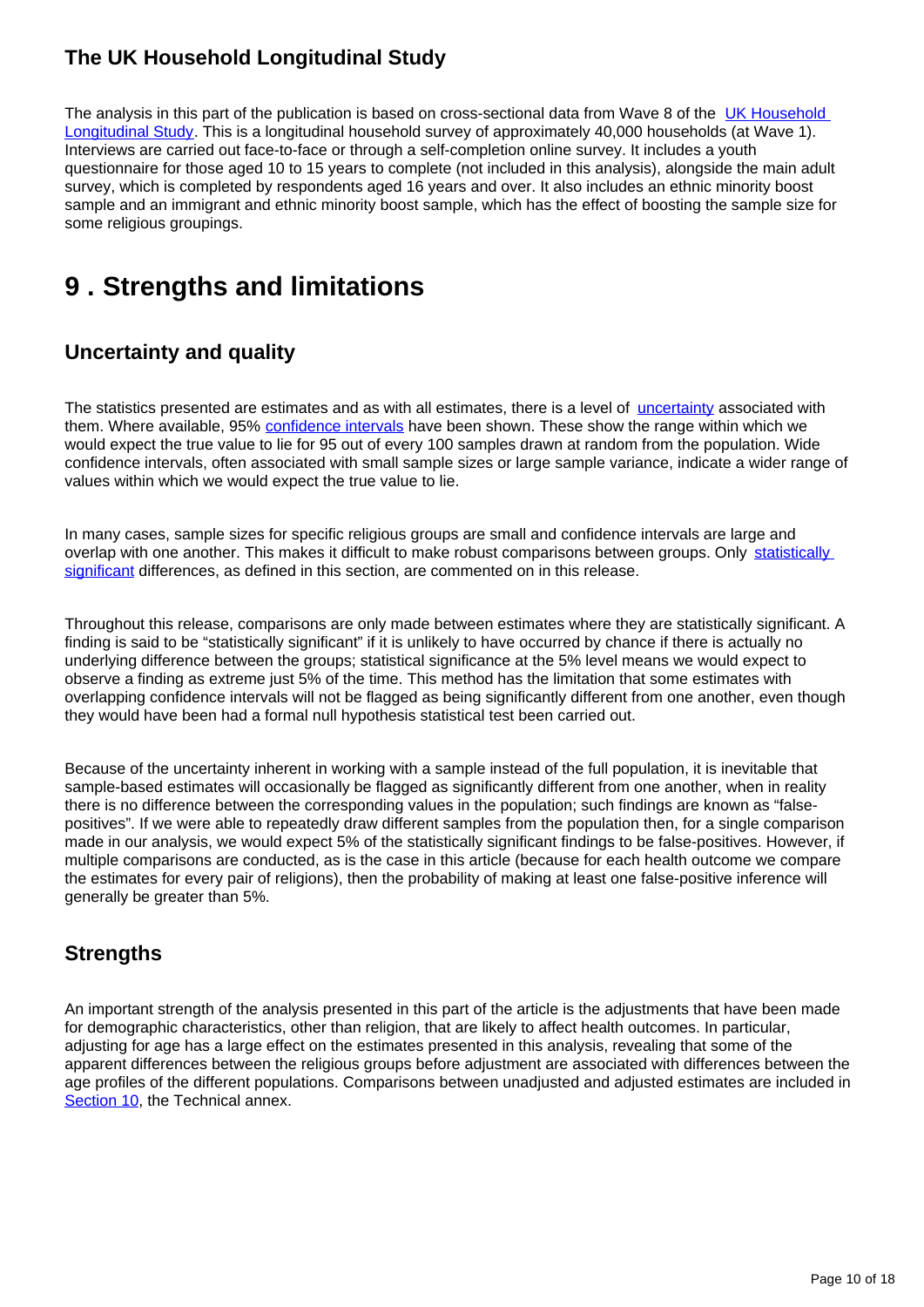## **Limitations**

Although this analysis has adjusted for several characteristics that are likely to affect health outcomes, there are numerous other factors that may be correlated with both religious affiliation and health status, which, if included in the models, could alter the patterns seen here. While it will only be possible to consider factors that are included in the source data, this is an area for possible future investigation. In addition, it has only been possible to analyse the health outcomes that are included in the source.

This analysis only considers whether or not someone identifies with a particular religion, and does not take into account the intensity of their practice (for example, the frequency with which they attend religious services). Further work could seek to incorporate such information, possibly strengthening the evidence base regarding associations between health outcomes and religious practice in the UK.

In line with the 2011 Census, questions in all surveys relating to religion are voluntary and respondents can opt not to reveal their religious affiliation. Throughout this release, we have assumed that there is no link between choosing not to self-identify and the outcome being examined. For example, an individual of a particular religious affiliation who withholds that identity is no more or less likely to have reported that they are satisfied with their health than one who has indicated their religious affiliation. However, if this is not the case, this would affect the results presented here.

More generally, respondents with one or more missing dependent or independent variables (including religious affiliation) were omitted from the analysis for each of the health outcomes; imputation for item non-response was not performed. Aside from the loss of information, this approach will introduce bias into the adjusted estimates if the survey responses are not missing completely at random (that is, the probability of responding is correlated with other variables). However, given the low rates of missingness across the outcome variables, we might expect the magnitude of any such bias to be low. Further work could seek to investigate patterns of missingness in the UKHLS data in terms of health outcomes, religion and demographic characteristics and, if appropriate, assess the impact of performing imputation for missing data.

Like all surveys, the UKHLS is susceptible to respondent error and bias. In particular, given that the analysed health outcomes are self-reported rather than clinically measured, it is possible that under-reporting of these outcomes may be more prevalent among some groups than others, and in turn this would bias the adjusted estimates.

The cross-sectional nature of the analysis means that estimated associations between health outcomes and age are potentially subject to survivorship bias; that is, the data are right-censored because of death. For example, if smokers tend to die at a younger age on average compared with non-smokers, then smokers will be underrepresented among the higher age-bands. Survival analysis techniques are designed to overcome the issue of censoring, but the cross-sectional UKHLS data lack the necessary time-to-event variables with which to perform such an analysis, so further work could seek to explore the longitudinal data in this respect.

When interpreting the results of this analysis, it should be remembered that the adjusted estimates may be indicative (or otherwise) of a statistical association between health outcomes and religious affiliation, but do not necessarily imply a causal relationship between the two.

# <span id="page-10-0"></span>**10 . Technical annex**

This section provides a technical overview of the models that were fitted to the data.

Differences in health outcomes across religious groups may be driven, in part, by differences among the groups' demographic profiles. Here we outline the method we used to estimate adjusted mean outcomes, which mitigate the effect of important demographic characteristics. The adjusted means can be interpreted as the estimated means if all religious groups had the same demographic profile.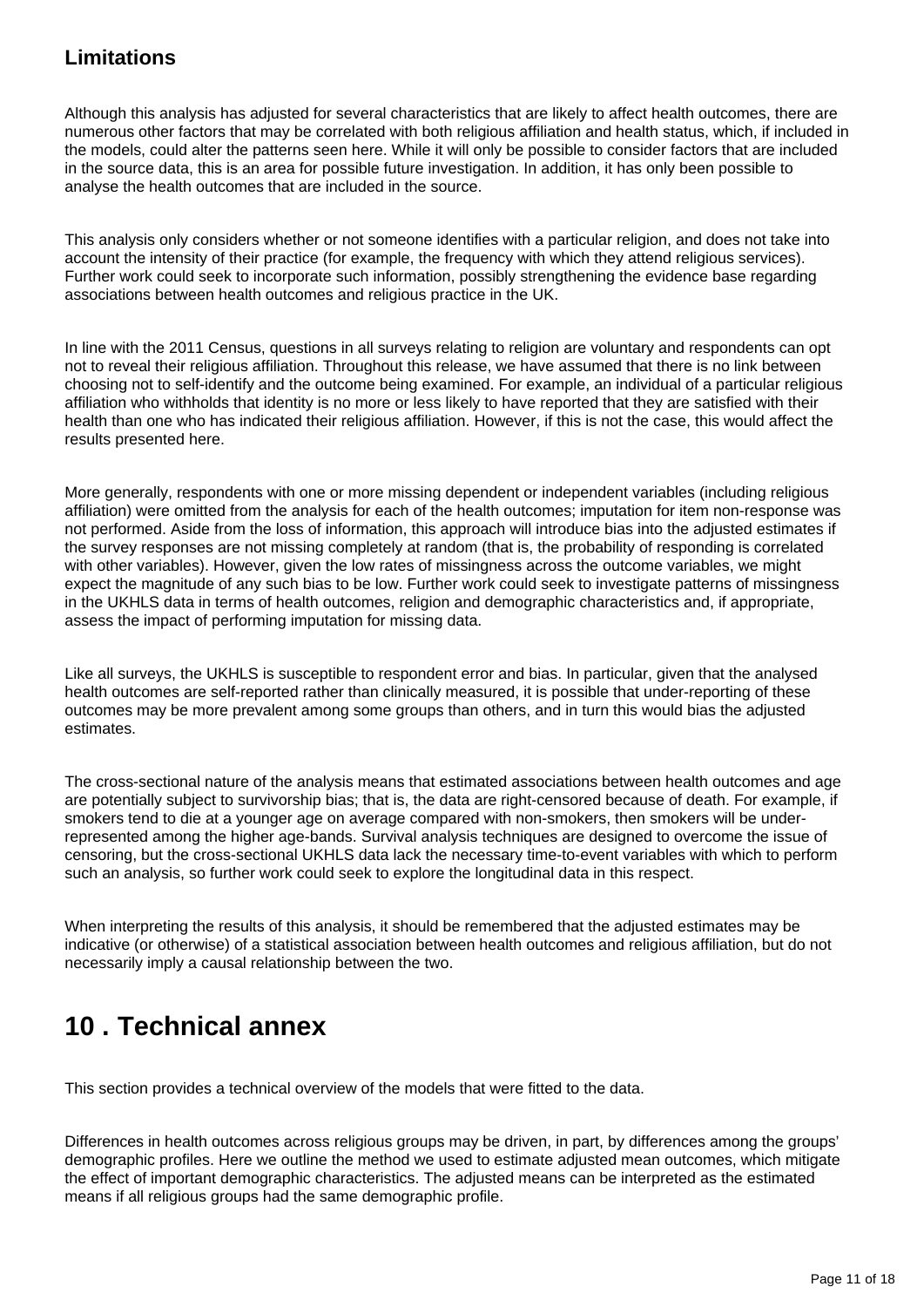## **Data preparation**

Individual-level responses to Wave 8 of the [UK Household Longitudinal Study \(UKHLS\)](https://www.understandingsociety.ac.uk/) were analysed for 27,584 responding adults (aged 16 years and over) after applying the eligibility criteria listed in Table 1.

|                                                                 | Table 1: Sample eligibility criteria |
|-----------------------------------------------------------------|--------------------------------------|
| <b>Stage</b>                                                    | Sample size                          |
| 1. Original UKHLS Wave 8 individual-level sample                | 39,293                               |
| 2. After excluding those in Scotland or Northern Ireland 33,530 |                                      |
| 3. After excluding those with proxy interviews                  | 32,087                               |
| 4. After excluding those with zero weight                       | 27,584                               |
|                                                                 |                                      |

Source: UK Household Longitudinal Study

## **Dependent and independent variables**

We constructed regression models to estimate the association between religious affiliation and each of the health outcomes (dependent variables) listed in Table 2.

| Table 2: Definitions of dependent variables in models |               |                                                                                                                                                                                                                                                                                                                             |  |  |  |
|-------------------------------------------------------|---------------|-----------------------------------------------------------------------------------------------------------------------------------------------------------------------------------------------------------------------------------------------------------------------------------------------------------------------------|--|--|--|
| Variable                                              | <b>Type</b>   | <b>Definition</b>                                                                                                                                                                                                                                                                                                           |  |  |  |
| Health satisfaction                                   | <b>Binary</b> | Yes: completely satisfied, mostly satisfied, somewhat satisfied<br>No: completely dissatisfied, mostly dissatisfied, somewhat dissatisfied,<br>neither satisfied nor dissatisfied                                                                                                                                           |  |  |  |
| GHQ-12 (explained<br>below)                           | <b>Binary</b> | Yes: 4-12 affirmative responses<br>No: 0-3 affirmative responses                                                                                                                                                                                                                                                            |  |  |  |
| Smoking status                                        | Binary        | Yes: current smoker<br>No: not current smoker                                                                                                                                                                                                                                                                               |  |  |  |
| Long-standing illness Binary                          |               | Yes: has a physical or mental impairment, illness or disability that has, or is<br>likely to, trouble the respondent for a period of at least 12 months<br>No: does not have a physical or mental impairment, illness or disability that<br>has, or is likely to, trouble the respondent for a period of at least 12 months |  |  |  |
| SF-12 MCS and<br>PCS (explained<br>below)             |               | Continuous Scale of 0 to 100                                                                                                                                                                                                                                                                                                |  |  |  |

Source: UK Household Longitudinal Study

The Short-Form Health Survey (SF-12) is a self-reported assessment of general health status and is included in the UKHLS. Respondents answer a set of 12 multiple-choice questions, each reported on a Likert scale, which are then aggregated to derive Mental Component Summary (MCS) and Physical Component Summary (PCS) scores. These scores are continuous measures ranging from 0 (lowest reported state of health) to 100 (highest reported state of health). The SF-12 includes questions on various aspects of health: physical activity and achievement (such as the ability to climb several flights of stairs); pain, energy and vitality, and general health; social and emotional functioning (such as the extent to which health interferes with social activities); and mental state (such as calmness and mood).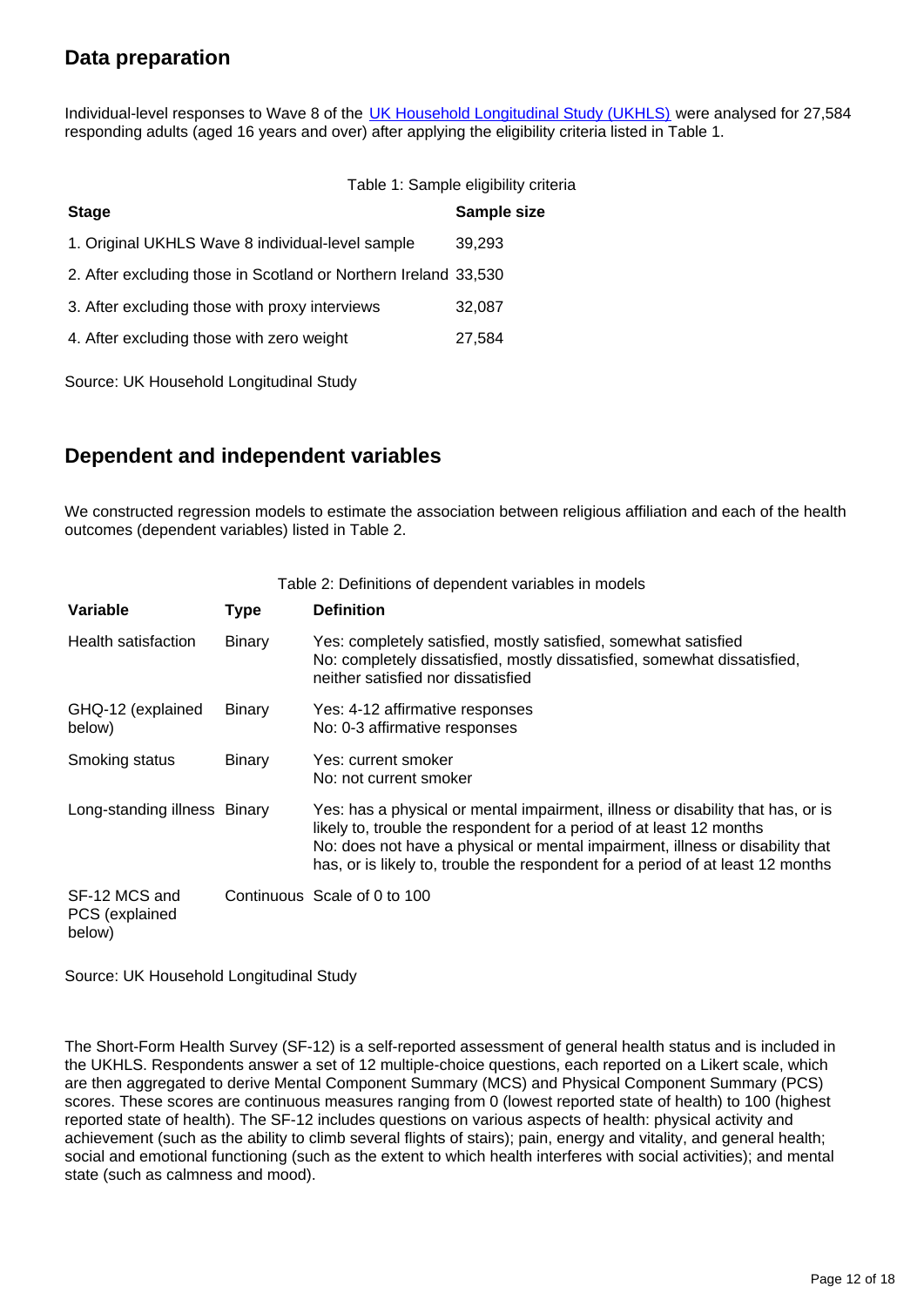The General Health Questionnaire (GHQ-12) is also a self-reported assessment but, unlike the SF-12, it pertains only to mental rather than physical health. Respondents answer a total of 12 questions on anxiety and depression (including losing sleep over worry or feeling unhappy), social dysfunction (such as being able to enjoy and concentrate on activities, or the capability to make decisions and face up to problems), and loss of confidence and self-worth. Each question is answered on a 0 to 3 Likert scale and then dichotomised such that a response of 2 or 3 is taken as an affirmative answer.

The resulting score ranges from 0 (highest reported mental health state) to 12 (lowest reported mental health state), and this is further dichotomised to classify respondents as being in probable mental ill-health or otherwise. There is no universally agreed threshold score for determining what constitutes probable mental ill-health but, in line with other official sources such as the [Health Survey for England 2018 \(PDF, 423KB\)](https://files.digital.nhs.uk/AA/E265E0/HSE18-Longstanding-Conditions-rep.pdf), we opted for a threshold score of 4.

We included religious affiliation in each model as an explanatory (independent) variable, categorised as Buddhist, Christian, Hindu, Jewish, Muslim, Sikh, "any other religion", or no religion (reference category). We included the following additional independent variables in the models to control for the demographic profiles of the various religious groups:

- $\bullet$  five-year age-band: 16 to 20 (reference), 21 to 25,  $\dots$  81 to 85, 86 years and over
- sex: Female (reference), Male
- region: East Midlands (reference), East of England, London, North East, North West, South East, South West, Wales, West Midlands, Yorkshire and The Humber
- ethnicity: White British (reference), White Non-British, Non-White

These variables are potentially confounding factors, as they were each found to be significantly associated with both religious affiliation and each of the analysed health outcomes at the 5% level. Differences in health outcomes across religious groups may be partly driven by differences in these demographic characteristics. Adjusting for these confounding factors therefore allows for a more meaningful interpretation of health-religion association patterns, independently of the demographic profile of each religious group.

We omitted from the analysis respondents with one or more missing dependent or independent variable (for example, because of non-response, refusal to respond, or unknown response). This complete-case analysis resulted in the analysed sample sizes shown in Table 3. Rates of missingness ranged from 0.5% (smoking status) to 5.2% (SF-12 MCS and PCS).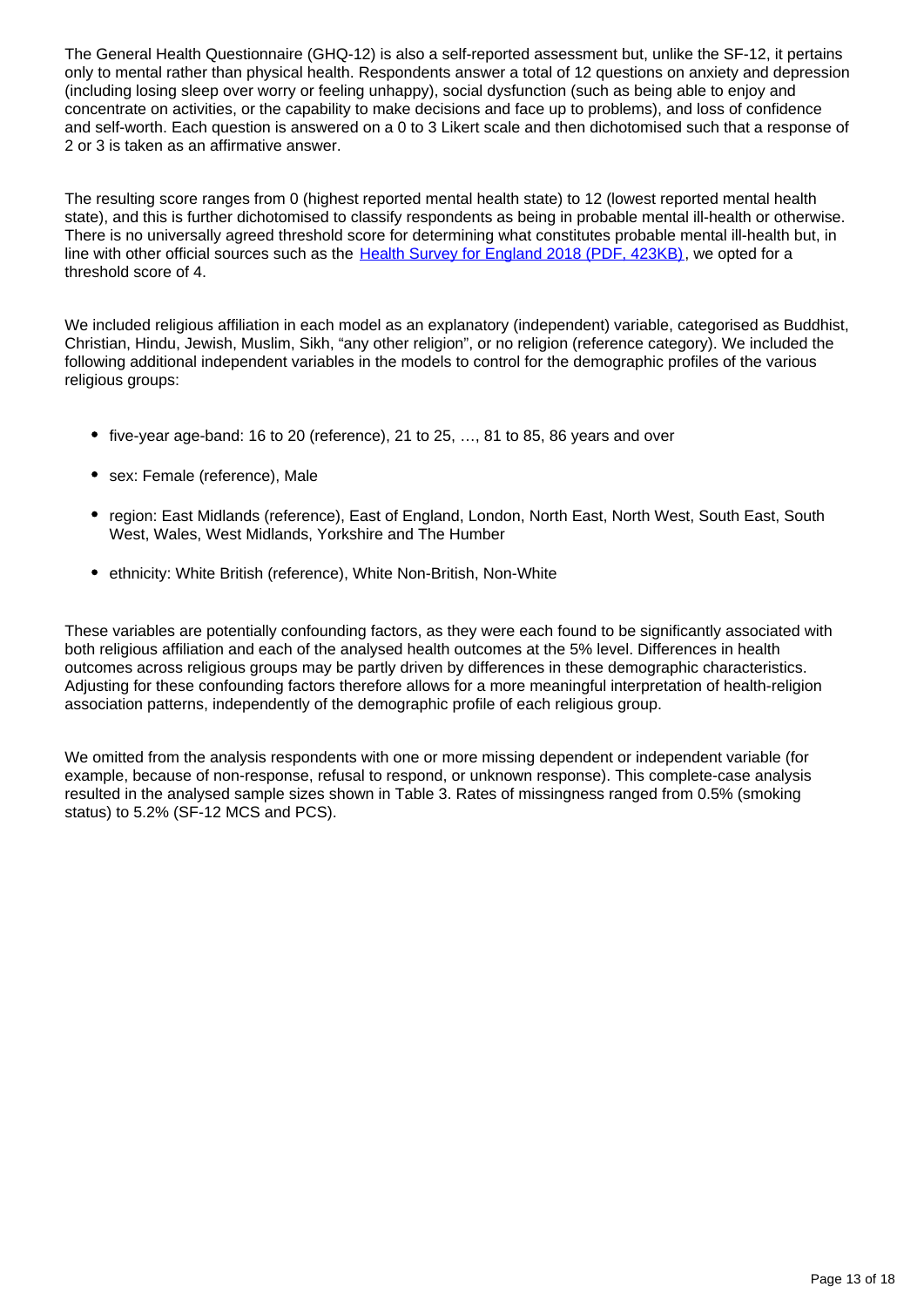| <b>Sample</b>              | Health<br>satisfaction | <b>GHQ-12</b> | status | <b>Smoking Long-standing</b><br>illness | <b>SF-12 MCS/PCS</b> |
|----------------------------|------------------------|---------------|--------|-----------------------------------------|----------------------|
| Eligible sample            | 27,584                 | 27,584        | 27,584 | 27,584                                  | 27,584               |
| Religion missing           | 103                    | 103           | 103    | 103                                     | 103                  |
| Age missing                | 0                      | 0             | 0      | 0                                       | 0                    |
| Sex missing                | 1                      | 1             | 1      | 1                                       |                      |
| Region missing             | 0                      | 0             | 0      | 0                                       | 0                    |
| Ethnicity missing          | 16                     | 16            | 16     | 16                                      | 16                   |
| Outcome missing            | 1,084                  | 1,216         | 18     | 54                                      | 1,339                |
| Any variable missing 1,181 |                        | 1,309         | 128    | 164                                     | 1,435                |
| Final sample               | 26,403                 | 26,275        | 27,456 | 27,420                                  | 26,149               |
| Missing rate               | 4.3%                   | 4.7%          | 0.5%   | 0.6%                                    | 5.2%                 |

Source: UK Household Longitudinal Analysis

## **Model fitting**

We fitted binary logistic regression models to health satisfaction, GHQ-12, smoking status and long-standing illness, and linear regression models to the two SF-12 variables. All models were estimated using the "survey" package in R version 3.4.0, allowing the appropriate sampling weights to be incorporated and the complex design of the UKHLS survey to be accounted for.

We performed likelihood-ratio tests for each independent variable in each model; chi-squared p-values are summarised in Table 4. All independent variables were statistically significant at the 5% level in all models, except for sex in the smoking status model, and region and ethnicity in the health satisfaction and GHQ-12 models. Irrespective of statistical significance, we included all five independent variables in all six models to facilitate consistency of interpretation between the health outcomes.

Table 4: Omnibus p-values for independent variables in each model

| Variable           |         |         |         | Health<br>satisfaction GHQ-12 Smoking Long-standing SF-12 MCS SF-12 PCS<br>satisfaction dend status illness |         |         |
|--------------------|---------|---------|---------|-------------------------------------------------------------------------------------------------------------|---------|---------|
| Religion           | < 0.001 | < 0.001 | < 0.001 | < 0.001                                                                                                     | < 0.001 | < 0.001 |
| Age-band $< 0.001$ |         | < 0.001 | < 0.001 | < 0.001                                                                                                     | < 0.001 | < 0.001 |
| Sex                | < 0.001 | < 0.001 | 0.269   | < 0.001                                                                                                     | < 0.001 | < 0.001 |
| Region             | 0.228   | 0.339   | < 0.001 | < 0.001                                                                                                     | 0.036   | < 0.001 |
| Ethnicity          | 0.765   | 0.209   | 0.012   | 0.008                                                                                                       | 0.018   | 0.001   |

Source: UK Household Longitudinal Study

### **Estimated adjusted means and percentages**

We estimated religion-specific adjusted means (continuous dependent variables) and percentages (binary dependent variables) for each health outcome using the "emmeans" package in R version 3.4.0.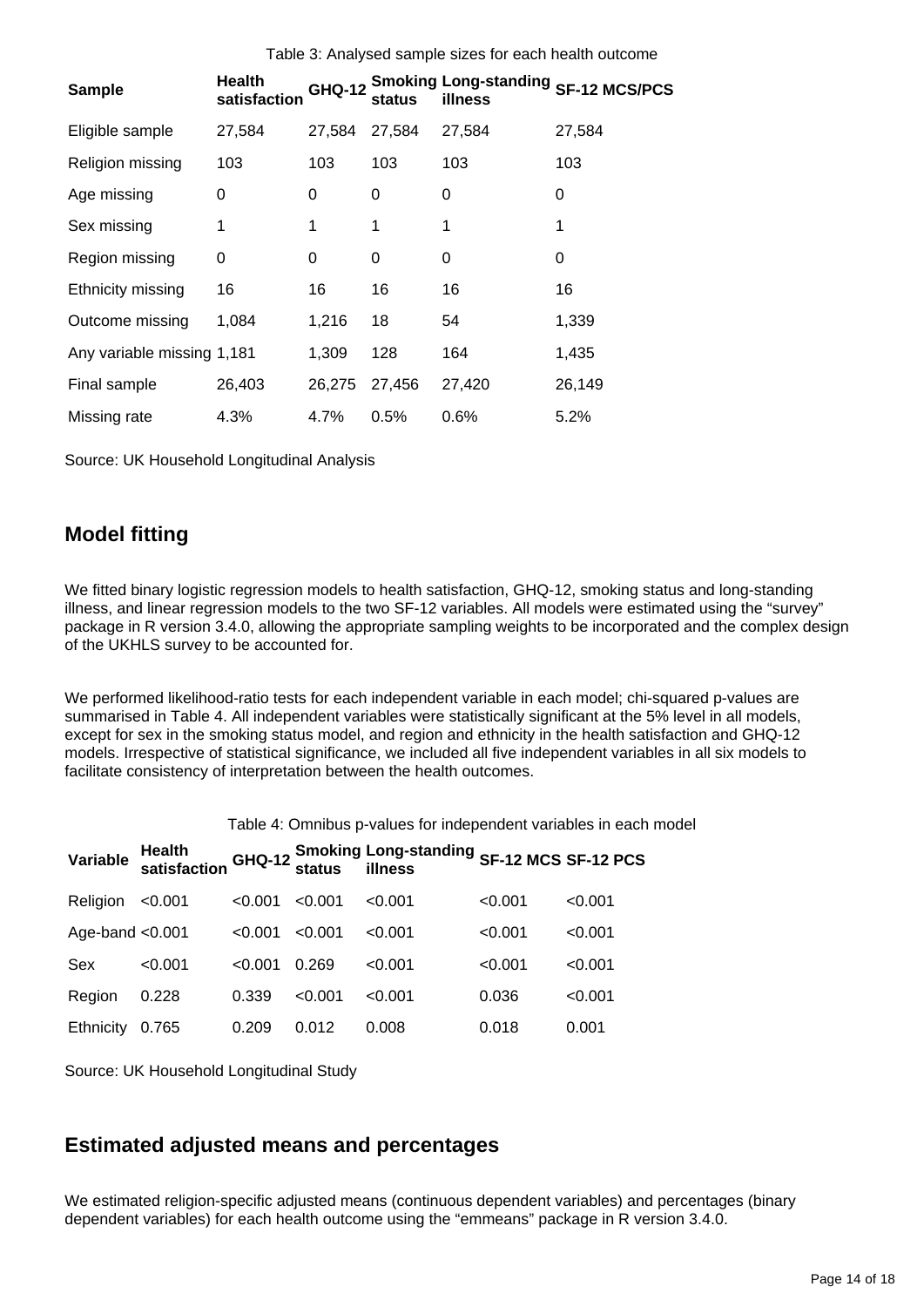As with the unadjusted estimates, there is no consistent pattern in the estimates across religions following adjustment for demographic characteristics. In terms of magnitude, the age adjustment has the biggest impact on the estimates, most notably for smoking status, long-standing impairment, illness or disability and, to a lesser extent, SF-12 PCS. The ethnicity adjustment also has a marked impact on the estimates for some outcomes and religious groups, for example, increasing the estimated smoking prevalence for those identifying as Buddhist, Hindu or Muslim.

There exist several instances of changes to inferences following adjustment, for example, there was no significant difference in the percentage of adults who were estimated to be satisfied with their health between those with no religion and those identifying as Christian before adjustment, but this percentage was significantly greater for the latter group afterwards. Meanwhile, the percentage of adults who were estimated to have a long-standing impairment, illness or disability was significantly greater for those identifying as Christian compared with those without religion or identifying as Hindu, Muslim or Sikh before adjustment, but only the latter of these differences was significant afterwards. These examples demonstrate the importance of adjusting health outcomes for potentially confounding factors when making comparisons between religious groups.

### **Figure 7: Adjusted estimates of the percentage of adults (aged 16 years and over) who were satisfied with their health by religious affiliation**



#### **England and Wales, 2016 to 2018**

#### **Source: UK Household Longitudinal Study**

- 1. "Any other religion" encompasses those religions that are not otherwise listed separately.
- 2. Because of the wide confidence intervals around some of these estimates, caution should be exercised when making comparisons between religious groupings.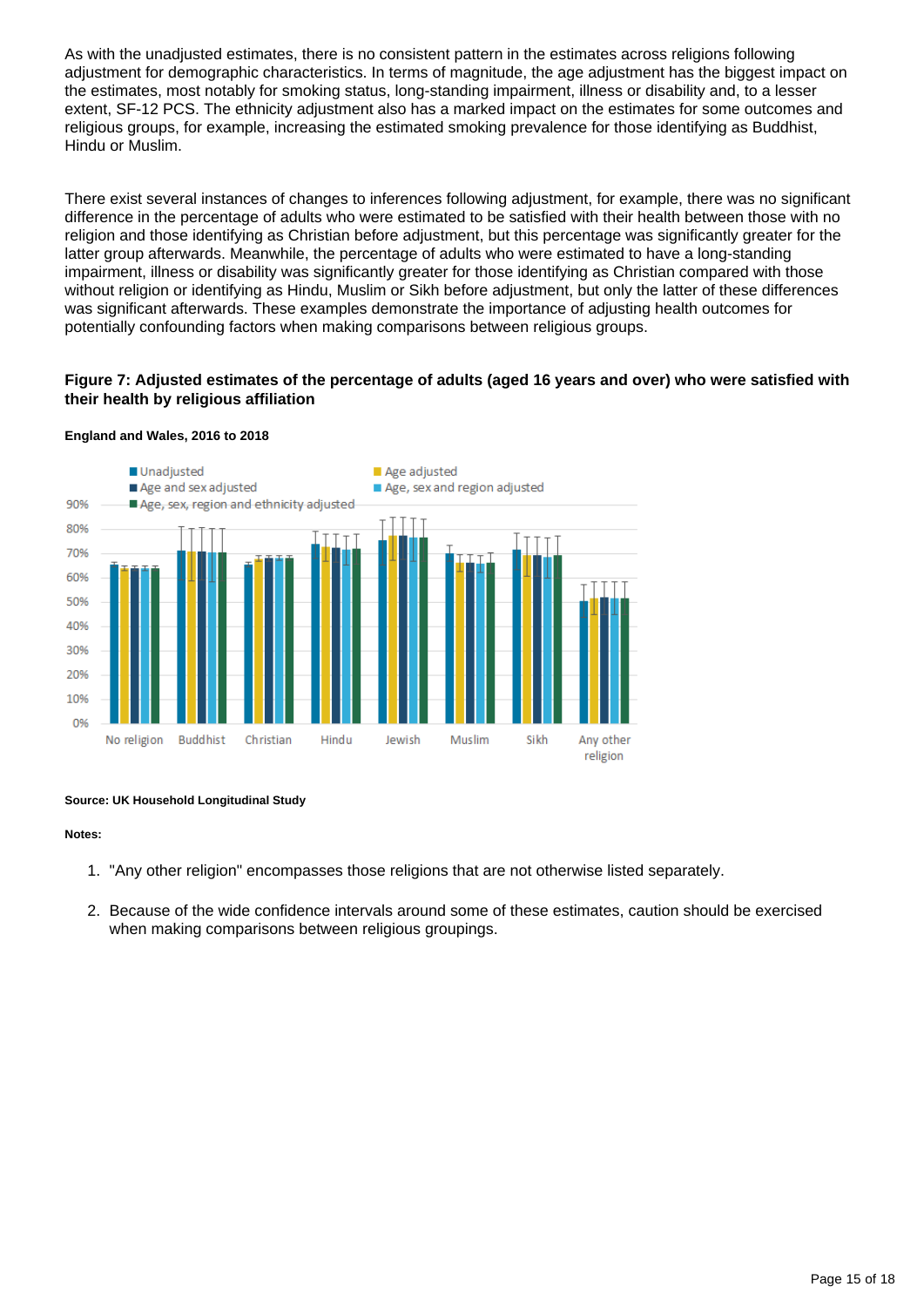### **Figure 8: Adjusted estimates of the percentage of adults (aged 16 years and over) with a long-standing (at least 12 months) physical or mental impairment, illness or disability by religious affiliation**

#### **England and Wales, 2016 to 2018**



#### **Source: UK Household Longitudinal Study**

#### **Notes:**

- 1. "Any other religion" encompasses those religions that are not otherwise listed separately.
- 2. Because the wide confidence intervals around some of these estimates, caution should be exercised when making comparisons between religious groupings.

### **Figure 9: Adjusted estimates of the percentage of adults (aged 16 years and over) who smoke by religious affiliation**

#### **England and Wales, 2016 to 2018**



#### **Source: UK Household Longitudinal Study**

- 1. "Any other religion" encompasses those religions that are not otherwise listed separately.
- 2. Because of the wide confidence intervals around some of these estimates, caution should be exercised when making comparisons between religious groupings.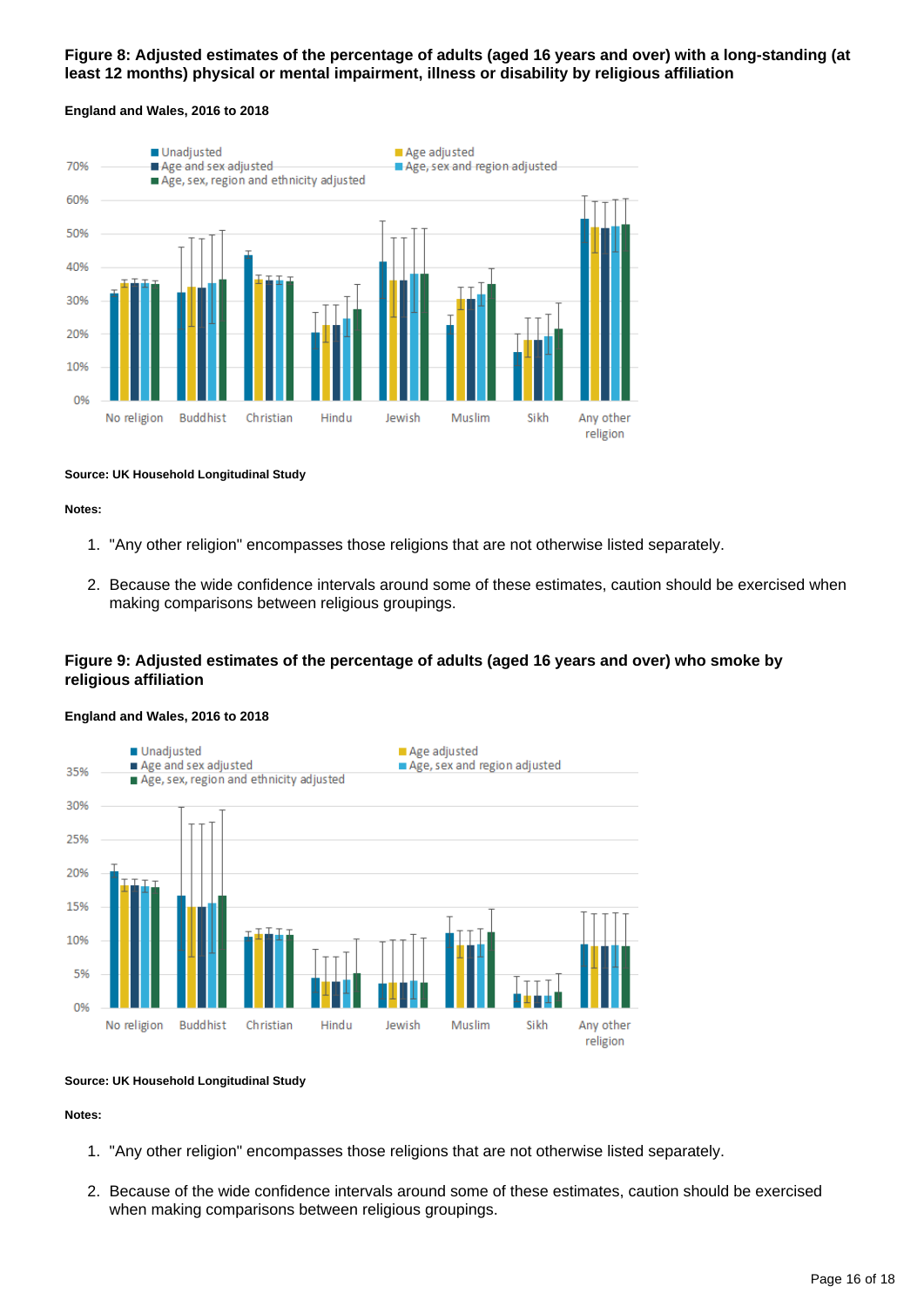### **Figure 10: Adjusted estimates of mean 12-item Short-Form Health Survey Physical Component Summary (SF-12 PCS) among adults (aged 16 years and over) by religious affiliation**



#### **England and Wales, 2016 to 2018**

#### **Source: UK Household Longitudinal Study**

#### **Notes:**

- 1. "Any other religion" encompasses those religions that are not otherwise listed separately.
- 2. Because of the wide confidence intervals around some of these estimates, caution should be exercised when making comparisons between religious groupings.

### **Figure 11: Adjusted estimates of mean 12-item Short-Form Health Survey Mental Component Summary (SF-12 MCS) among adults (aged 16 years and over) by religious affiliation**



#### **England and Wales, 2016 to 2018**

#### **Source: UK Household Longitudinal Study**

- 1. "Any other religion" encompasses those religions that are not otherwise listed separately.
- 2. Because of the wide confidence intervals around some of these estimates, caution should be exercised when making comparisons between religious groupings.